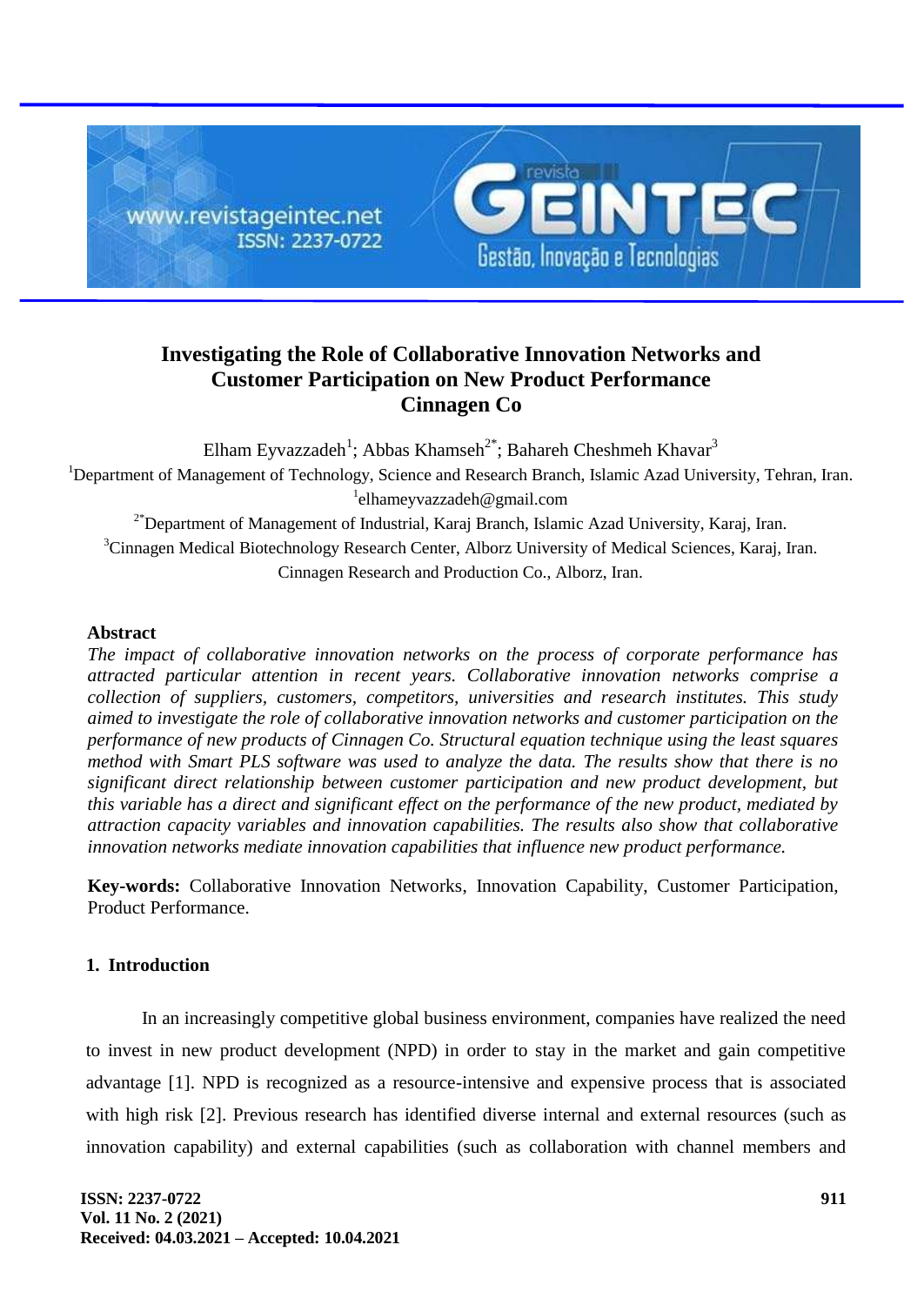attraction capacity) as contributing factors to NPD success [1, 3]. Collaboration with various external factors such as suppliers, customers, competitors and research organizations has improved the knowledge sharing and market knowledge gained by the company and has led to the development of existing knowledge base and thereby enhances the innovation capability of the company [4]. In previous research collaborations with foreign actors have been identified as one of the most important external factors affecting NPD performance [4, 5].

Collaborative innovation networks mean that companies interact with different partners such as suppliers, customers, competitors, and research organizations to develop new products [6]. Increasing the company's access to complementary resources, facilitating the exchange of explicit and implicit knowledge and reducing the risk of research and development activities through the distribution of related costs among partners are considered as key benefits of collaborative innovation networks [7]. In line with previous research that defined collaborative innovation networks as "the extent to which channel members participate in new product development innovation processes" [8], this study also focuses on collaborative innovation networks between channel members (such as suppliers and customers) and non-channel members. (Such as competitors, universities and research institutes), and we consider this collaboration to be a feature of the innovation process [5]. Numerous studies have also investigated the impact of different types of innovation networks on new product development [4]. Luzzini et al. and Najafi Tavani et al. in their research showed that collaborative innovation networks have a positive impact on new product performance [2, 6]. Also in their research, product and process innovation capabilities were considered as mechanisms through which collaborative innovation networks lead to improved product performance. Product and process innovation capabilities are the most important internal resources that can influence the achievement of superior performance [9]. On the other hand, the relationship between collaborative innovation networks and product and process innovation capabilities depends on the extent of the firm's attraction capacity [6]. Attraction capacity is helpful in identifying external ideas that are more marketable, redefining and classifying issues and problems, and applying specific environmental knowledge to implement new product solutions [10]. Past research, on the other hand, has emphasized that customer participation in the new product development process is essential to ensure the success of the new product [11]. Customer participation means the extent to which customers are involved in the new product development process [12]. Consumers are therefore seen as an integral part of the new product development process chain [13]. On the other hand, customer involvement can be incorporated into customer activities by sharing needs and providing NPD-related solutions that the company is unaware of. This includes customer involvement in various new product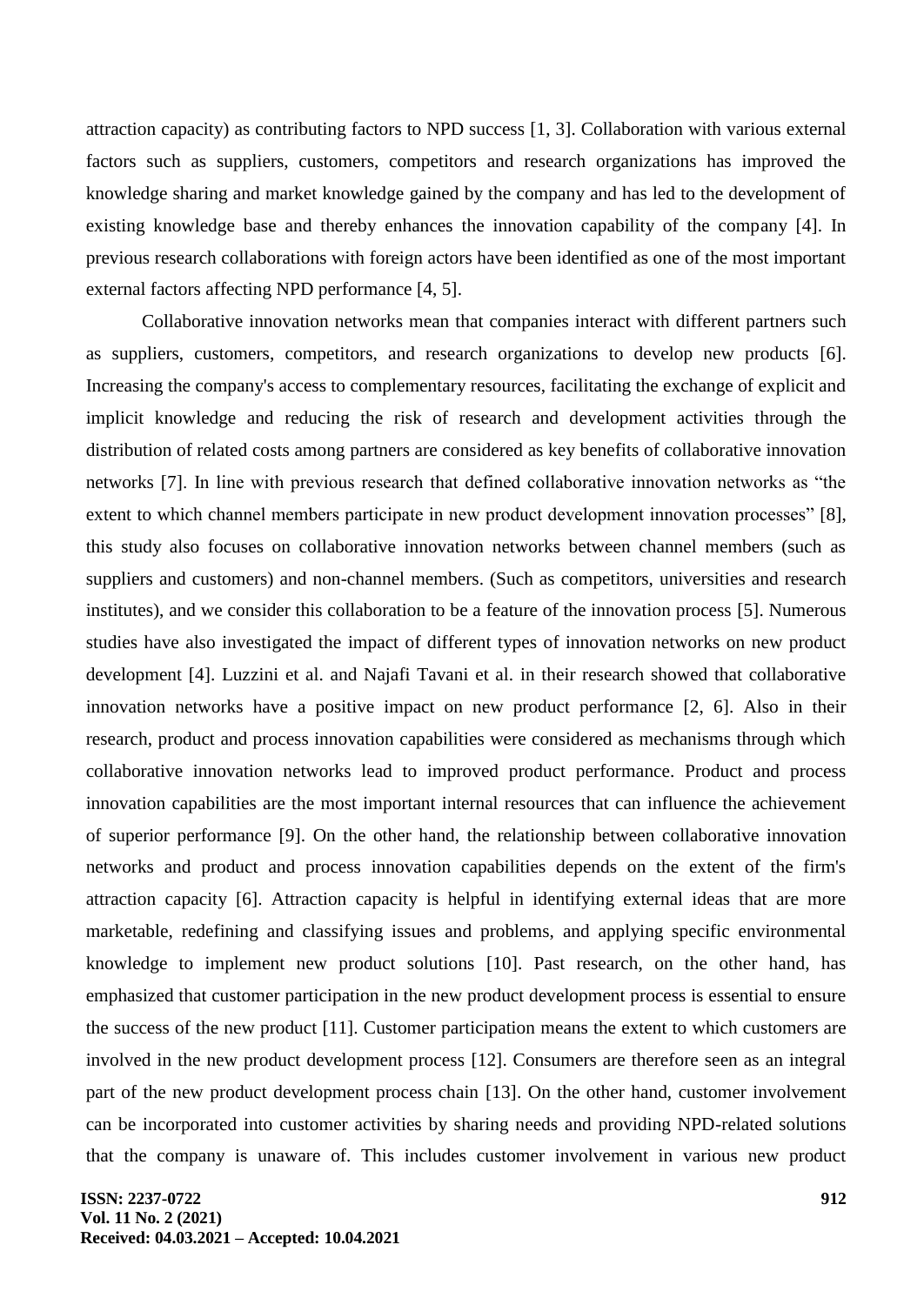development activities such as idea generation, knowledge sharing and joint development [11]. Many studies on the benefits of customer participation in the new product development process to achieve greater success by reducing costs [14], improving decision making [15], emphasizing increasing knowledge and complementary resources [16] and promoting new product innovation [12]. Wang et al. in their research showed that that customer participation as the information provider (CPI) mitigates customer-developer conflict, customer participation as the co-developer (CPC) increases it. Furthermore, the nature of new products moderates such effects. Market newness attenuates the role of CPI in mitigating conflict and reduces the positive effect of CPC on conflict; by contrast, technology newness increases the influence of CPC on conflict. The empirical results from a sample of 181 high-tech firms in China largely support these propositions, which offer important implications for customer participation research and practices [17]. Wang & Hu in their research showed that that there are significant positive relationships between collaborative innovation activities, knowledge sharing, collaborative innovation capability, and firm's innovation performance. Moreover, it is expected that knowledge sharing plays a partial mediating role in the relationships between collaborative innovation activities and firm's innovation performance. Collaborative innovation capability exhibited a moderating effect on collaborative innovation activities - innovation performance relationship [18].

On the other hand, the effectiveness of customer participation in new product performance and commercialization of innovative new products is also conditional on the capacity to absorb; as such, (attraction capacity) is a key factor in enhancing the impact of customer participation on new product performance [13]. As mentioned above, the main purpose of the present study is to investigate the role of collaborative innovation networks and customer participation in the performance of new products by Cinnagen co.

| Variable name                                             | References                          |
|-----------------------------------------------------------|-------------------------------------|
| Customer participation                                    | [11], [12], [13], [14], [4] and [5] |
| Innovation capability                                     | $[3]$ , $[1]$ , $[6]$ and $[9]$     |
| <b>Attraction capacity</b>                                | [3], [1], [13], [10] and [6]        |
| Collaborative Innovation Networks   [7], [4], [2] and [6] |                                     |

Table 1- Variables affecting new product performance

#### **2. Research Method**

Since this study is applicable to subsidiaries of Cinnagen co and other pharmaceutical companies, it is of practical purpose and is a descriptive-survey method. In this research, library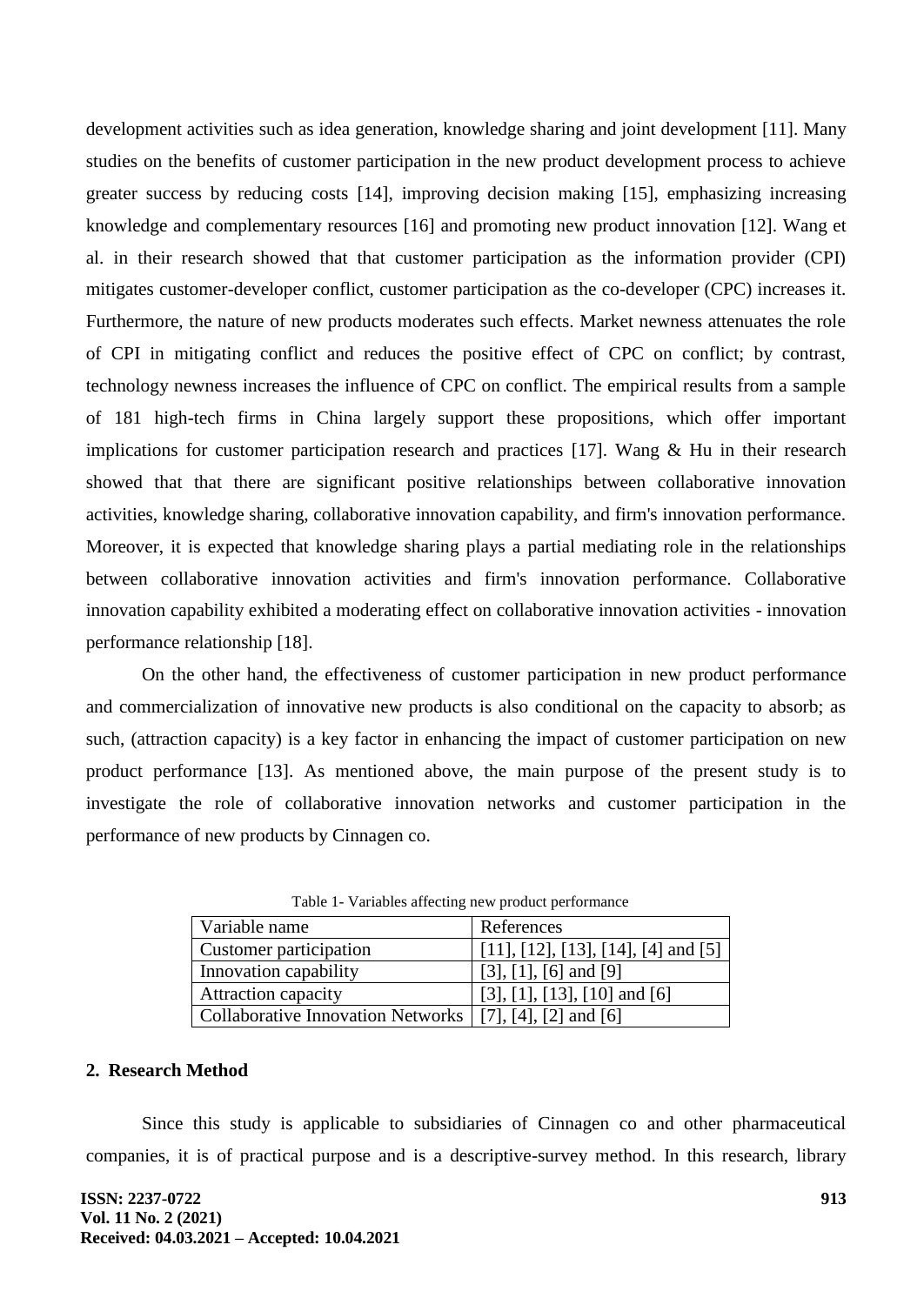method was used to extract research background and field method was used by questionnaire tool for data collection. The questionnaire used in this study includes indicators derived from the research of Morgan et al. [13] and Najafi Tavani [6]. Indicators in this study are 6: collaborative innovation networks, product innovation capability, process innovation capability, new product development, and customer participation and attraction capacity: Based on the indices studied, the conceptual model of research was obtained as shown in Figure 1. According to the purpose of the study, managers and experts of research and development units, market development, quality control, production, and trading in Cinnagen Pharmaceutical Company were considered as the statistical population in this study. According to a request from the deputy chief of staff at the headquarters of the company, the volume of the community was 137 people. Due to the limited number of the statistical population, the total volume of the statistical population was considered as sample size. However, considering the number of completed and returned questionnaires, data from 98 questionnaires were used in the analysis process. It should be noted that the number of questionnaires completed according to Morgan table is proportional to the size of the statistical population. Cronbach's alpha coefficient was used to evaluate the reliability of the questionnaire with alpha coefficient above 0.7 in all cases. Also, content analysis/expert judgment was used to confirm the validity of the questionnaire. Also, the validity of the indices was evaluated by confirmatory factor analysis, finally, structural equation technique was used to analyze the data using the least squares method with Smart PLS software.



# **3. Findings**

After completing questionnaires and coding and data entry into the software, data analysis was performed. Based on the data obtained from the questionnaires, the demographic characteristics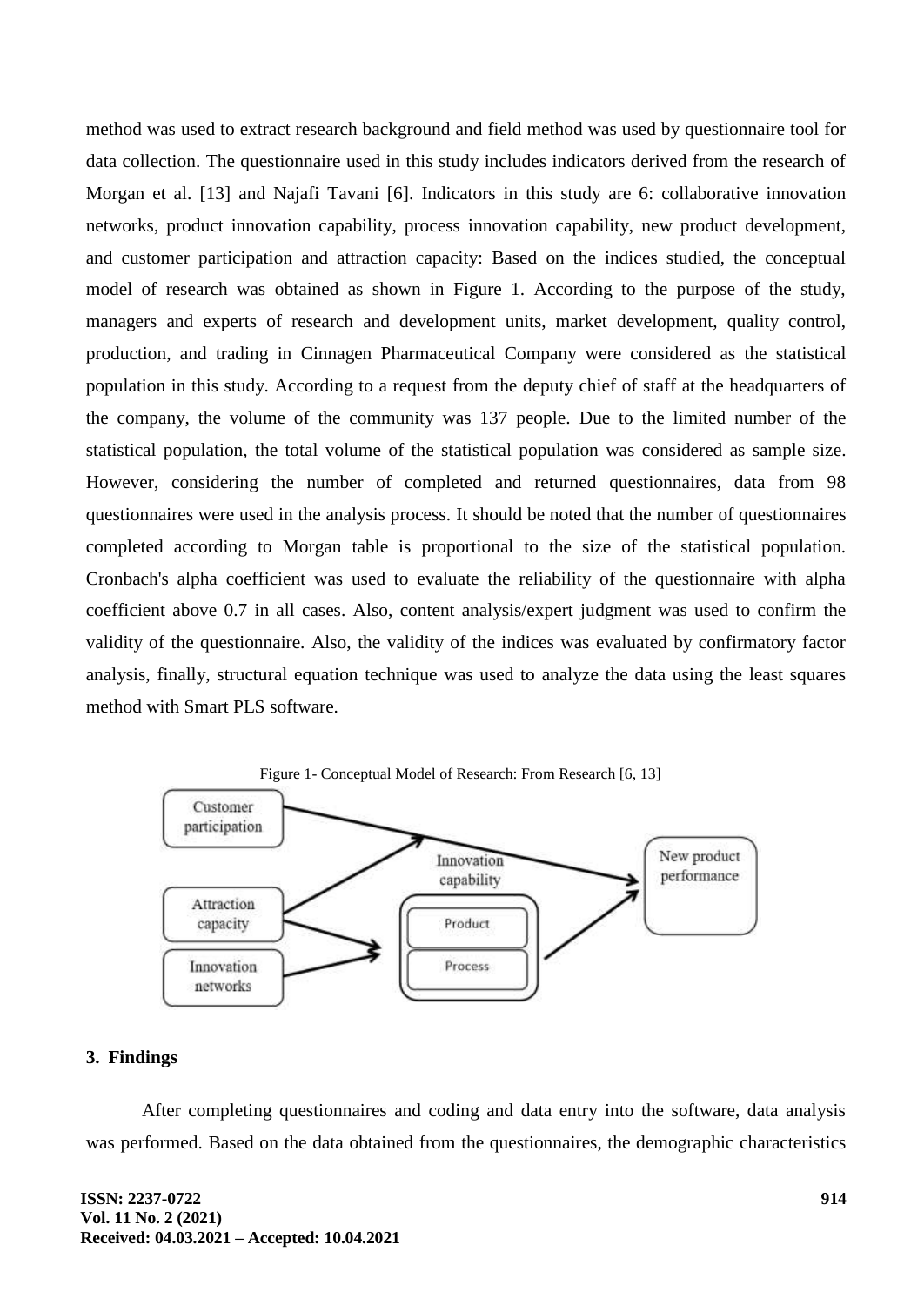of the respondents indicate that the highest frequency of the respondents with the educational level is the MA with 65.3%. In terms of service history, the most frequent group is less than 5 years with 59.2%. Also, the highest frequency in terms of organizational unit of respondents was related to research and development unit with 63.3%.

#### **3.1. Exterior Model (Measurement Model)**

As stated, the outer model is equivalent to confirmatory factor analysis. In other words, to evaluate the model, the exterior model is used to measure the relationships of hidden variables with their measurement items. The outer model examines the relationship of the items or the same questions to the questionnaire with the constructs. In fact, until the questionnaire questions are fixed, the hidden variables are well measured, the relationships cannot be tested. The exterior model was used to show that the hidden variables were correctly measured. The results of the measurement model are presented in Table 2. It should be noted that indices 16 and 26 had a factor load less than 0.7 after running the model and were omitted and the model was implemented without these indices.

| Component                               |                               | Index                                                      | Index<br>code  | Factor<br>load | Determination<br>coefficient | Component                 | Index                                                   | Index<br>code | Factor<br>load | Determination<br>coefficient |
|-----------------------------------------|-------------------------------|------------------------------------------------------------|----------------|----------------|------------------------------|---------------------------|---------------------------------------------------------|---------------|----------------|------------------------------|
|                                         |                               | Cooperation with suppliers                                 | a1             | 0/809          | 0.373                        |                           | Presenting ideas                                        | a21           | 0/822          | 0.295                        |
| Collaborative<br>innovation<br>networks |                               | Collaborate with customers                                 | a2             | 0/736          | 0.298                        |                           | <b>Business Evaluation</b>                              | a22           | 0/797          | 0.301                        |
|                                         |                               | Collaborate with competitors                               | a3             | 0/736          | 0.272                        |                           | Product Design                                          | a23           | 0/836          | 0.159                        |
|                                         |                               | Collaboration with research<br>institutes and universities | a <sub>4</sub> | 0/838          | 0.333                        | participation<br>Customer | <b>Product Testing</b>                                  | a24           | 0/717          | 0.267                        |
|                                         |                               | Replacement of products and<br>services                    | a <sub>5</sub> | 0/735          | 0.087                        |                           | Control and supervision                                 | a25           | 0/821          | 0.236                        |
|                                         |                               | Development of products<br>and services                    | a <sub>6</sub> | 0/782          | 0.095                        |                           | Using industry<br>information resources                 | a27           | 0/774          | 0.083                        |
|                                         | Product innovation capability | Development of<br>environmentally friendly<br>products     | a7             | 0/831          | 0.093                        |                           | Utilizing information<br>sources beyond the<br>industry | a28           | 0/779          | 0.080                        |
|                                         |                               | Improved product design                                    | a8             | 0/860          | 0.099                        |                           | Sharing ideas                                           | a29           | 0/844          | 0.082                        |
| Innovation capability                   |                               | Reduce the time of<br>development of new<br>products       | a <sub>9</sub> | 0/816          | 0.096                        | Attraction capacity       | Support units                                           | a30           | 0/878          | 0.087                        |
|                                         | Process innovation capability | Creating related<br>technologies                           | a10            | 0/869          | 0.102                        |                           | Fast flow of information                                | a31           | 0/846          | 0.079                        |
|                                         |                               | Basic and key technology<br>absorption                     | a11            | 0/900          | 0.119                        |                           | Exchange of information                                 | a32           | 0/847          | 0.087                        |
|                                         |                               | Reduce production costs                                    | a12            | 0/874          | 0.105                        |                           | Applying new knowledge                                  | a33           | 0/920          | 0.085                        |
|                                         |                               | Access to knowledge and<br>innovation in manufacturing     | a13            | 0/904          | 0.110                        |                           | Attract new knowledge                                   | a34           | 0/878          | 0.096                        |
|                                         |                               | Access to knowledge<br>processes and systems               | a14            | 0/882          | 0.107                        |                           | Linking new knowledge<br>and insights                   | a35           |                | 0.086                        |
|                                         |                               | Effective production                                       | a15            | 0/890          | 0.107                        |                           | Applying new knowledge                                  | a36           |                | 0.083                        |
|                                         |                               | Sales growth                                               | a17            | 0/796          | 0.226                        |                           | Supports prototype<br>development                       | a37           |                | 0.093                        |
| New product<br>development              |                               | Market share                                               | a18            | 0/937          | 0.300                        |                           | Adapting new technology<br>and knowledge                | a38           |                | 0.093                        |
|                                         |                               | return on investment                                       | a19            | 0/929          | 0.284                        |                           | Efficient use of new<br>technology                      | a39           |                | 0.085                        |
|                                         |                               | <b>Customer Satisfaction</b>                               | a20            | 0/884          | 0.312                        |                           |                                                         |               |                |                              |

Table 2- Models outer partial least squares (measurement model)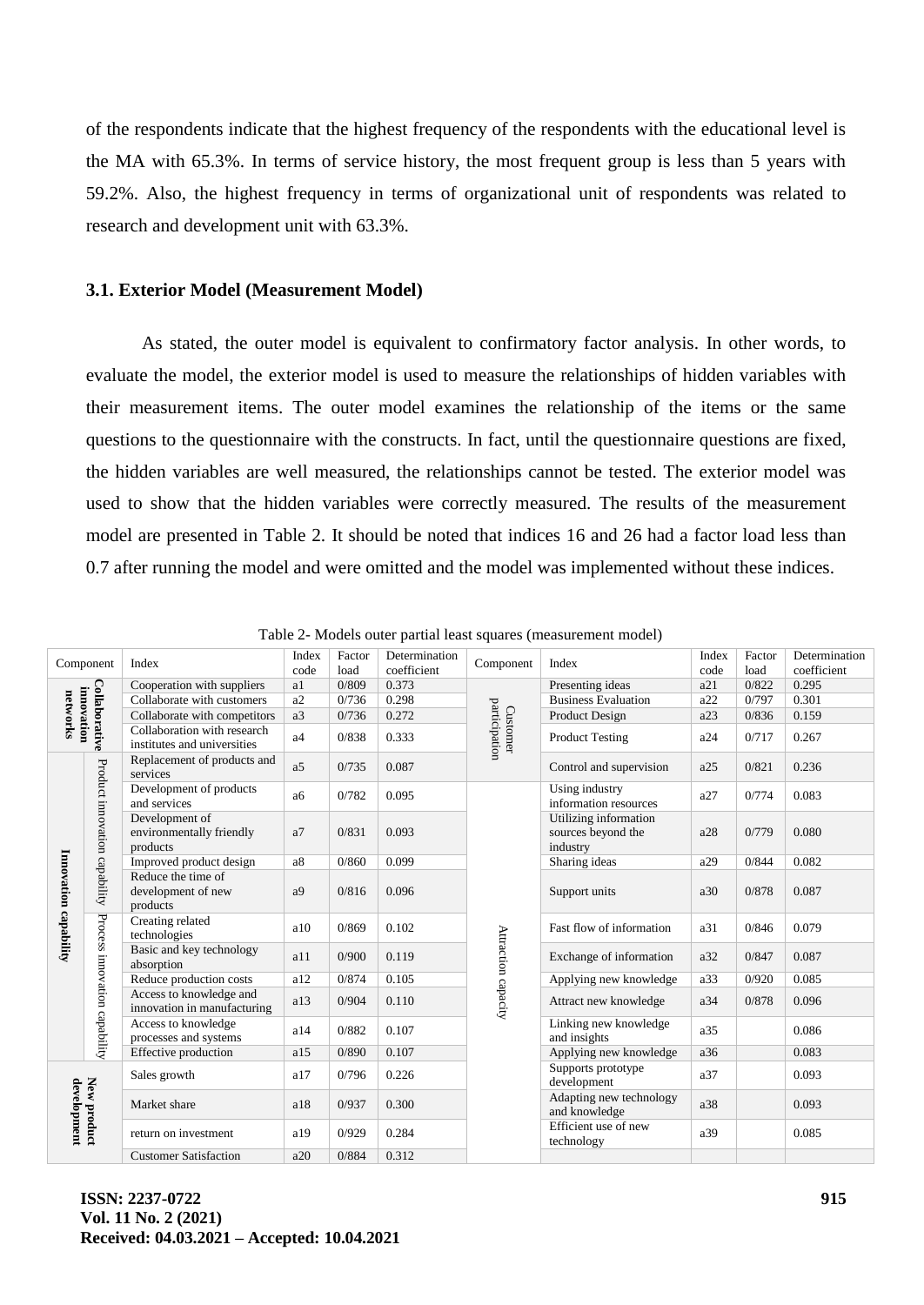### **3.2. Validation of Research Tools**

In this study, the validity of the questionnaires was confirmed by expert judgment. Divergent and convergent validity was also performed with SMART PLS software. Cronbach's alpha was used to measure the reliability of the questionnaire and the calculated Cronbach's alpha for all factors was higher than 0.7, so the questionnaire has the necessary reliability. In order to study the model, first the external model is used to measure the relationships of hidden variables with the items. The external model of the relationship between the items or the same questionnaire questions with constructs was examined. Average variance extracted (AVE) for reliability and Cronbach's alpha coefficient are for reliability. In order to calculate convergent validity, Fornell and Larker [19] have proposed the use of the extracted mean variance criterion. At AVE of at least 0.5, validity indices have good convergence. This means that a hidden variable is able to explain more than half of the variance of its indexes (explicit variables) on average. The results of the validity of each of the research constructs with Cronbach's alpha, AVE and composite reliability indices are presented in Table 3. Given that the appropriate value for the Cronbach's alpha coefficient is above 70%, it is evaluated as optimal for a composite reliability greater than 0.7 [20] and for AVE greater than 0.5 [19]. According to the research findings in the table above, all of these criteria have adopted appropriate values for current variables, therefore, the convergence reliability and validity of the present study can be confirmed.

| Dimensions                                | Number of<br>questions | Cronbach's<br>alpha | <b>AVE</b> | Combined<br>validity |
|-------------------------------------------|------------------------|---------------------|------------|----------------------|
| Collaborative innovation networks         |                        | 0.786               | 0.610      | 0.862                |
| Product and process innovation capability | 12                     | 0.968               | 0.711      | 0.972                |
| New product development                   |                        | 0.910               | 0.789      | 0.937                |
| Customer participation                    |                        | 0.959               | 0.695      | 0.964                |
| <b>Attraction capacity</b>                | 14                     | 0.860               | 0.640      | 0.899                |

Table 3- Combined validity of each of the research tools

# **3.3. Structural Model Testing**

Testing the structural model by examining the path coefficients (numbers on the path) tests the significance of the path coefficients of the research hypotheses. According to the fitted model above standardized regression coefficient, the impact of absorption capacity and innovation capability on new product performance is directly significant, which has regression coefficients of 0.561 and 0.308, respectively. The standardized regression coefficient of the impact of customer participation mediated by the capacity of absorption and innovation capability on indirect product performance is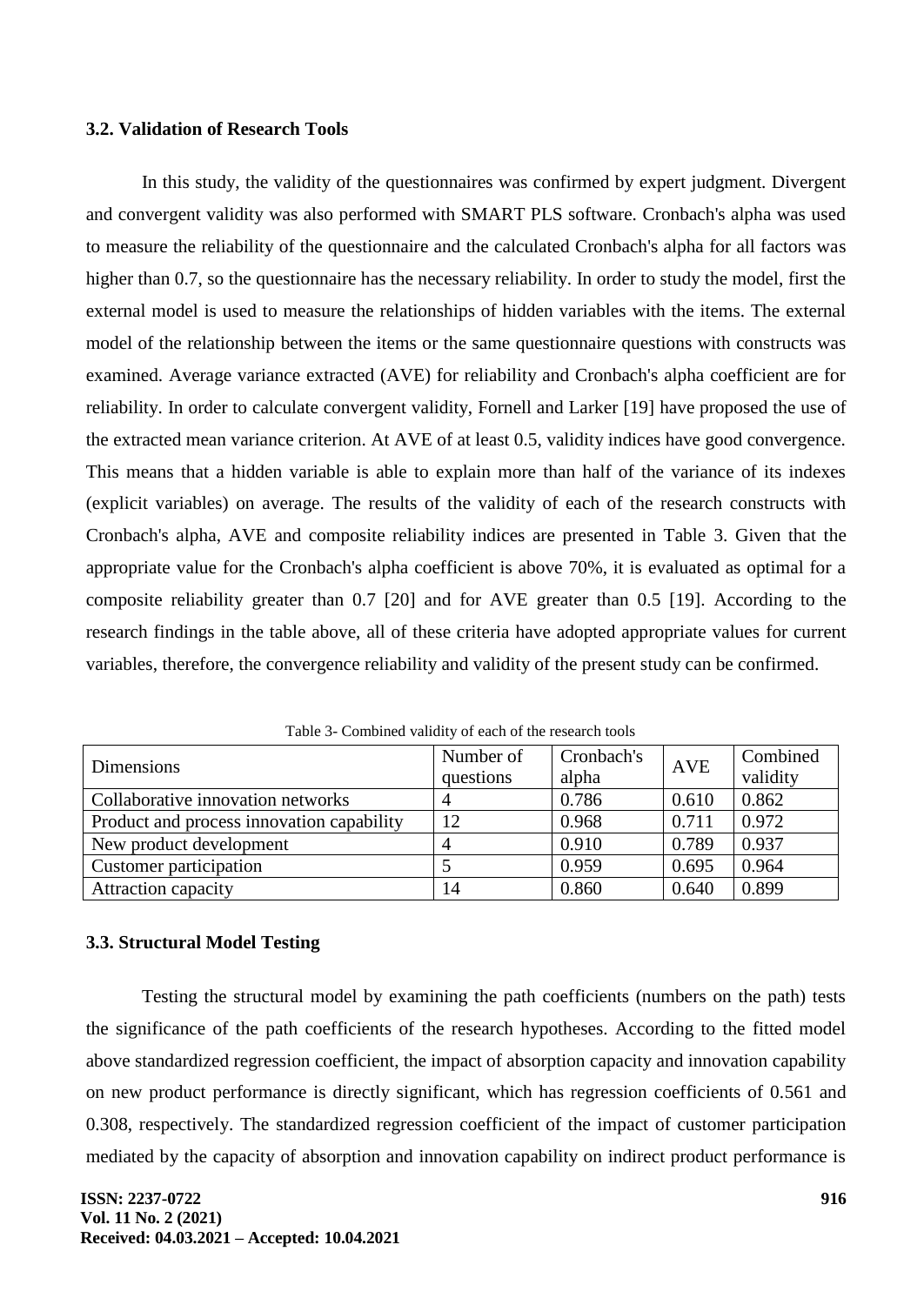indirectly equal to  $0.454$  ( $0.136 + 0.318$ ). Also the standardized regression coefficient of the impact of innovation network mediated by innovation capability on indirect product performance is indirectly equal to 0.040. To investigate the extent to which the dependent variables of the research were predicted and explained by the independent variables. The coefficient of determination  $(R^2)$  is used to connect the measurement part and the structural part to the structural equation modeling and indicates the effect that an exogenous variable has on an endogenous variable. The value of this coefficient for the impact of new product performance on the independent variables studied is 0.759. The effectiveness of the innovation capability of the independent variables is 0.854. The adsorption capacity variable alone is affected by the customer participation variable with the coefficient of determination  $(R^2)$  of 0.321. Diagram (1) shows these coefficients in the standard mode structural model test. Since in TLS software the t-statistic value is used to check the significance of the relationships and this value is 1.96 for 5% error. The significance of the t-test is compared to the value of 1.96, so that if the t-statistic is higher than the above value, the relationship is significant. Considering the above figure, except for the variable relationship of customer participation to new product performance, all t values were greater than 1.96. Therefore, except for the variable relationship of customer participation to new product performance, all model relationships are significant. In other words, customer engagement for direct leverage can have a significant impact on new product performance and does not have a direct impact on the study. Diagram (2) shows these coefficients in testing the research significance model.



Diagram 2- Research Structural Model Test

**ISSN: 2237-0722 Vol. 11 No. 2 (2021) Received: 04.03.2021 – Accepted: 10.04.2021**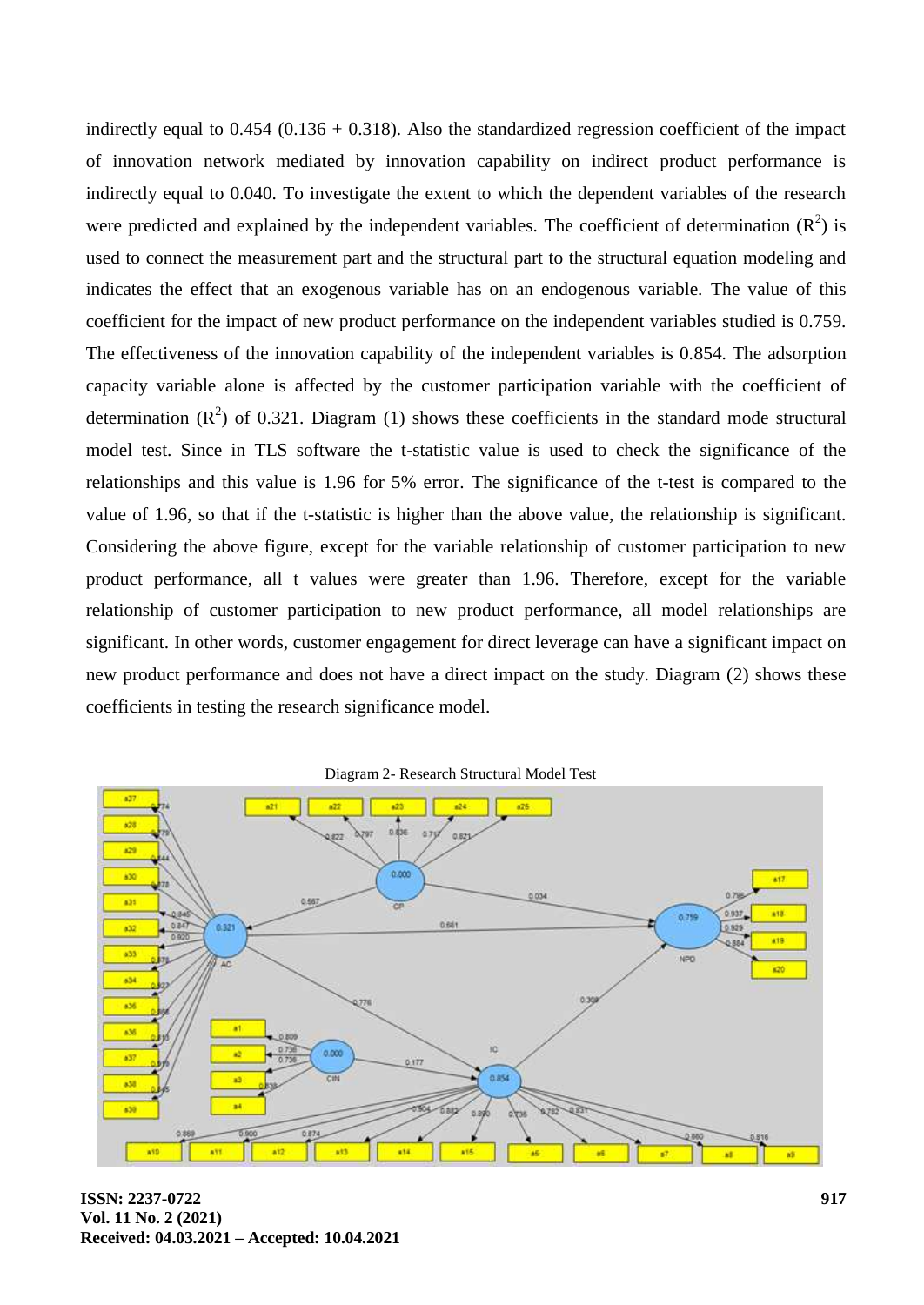

Diagram 2- Measure the overall model and the results of the hypotheses in a meaningful status

### **3.4. Goodness of Fit of Research Model**

To assess the quality or validity of the model, the validity of the model, which includes the subscription validity index and the index of validity or redundancy, was used. The index of measure measures the quality of the measurement model of each block. The hash index, also referred to as Q2 Stone-Geyser, positive values indicate good and acceptable quality of the measurement and structural model. As it can be seen from Table (4), the share index and the hash index related to the research variables in the model are of good quality and indicate good fit of the model with respect to these indices.

| Twore a pappariphon more of any right movie |                 |       |  |  |  |
|---------------------------------------------|-----------------|-------|--|--|--|
| Variable                                    | CV Com   CV Red |       |  |  |  |
| Collaborative innovation networks           | 0.312           | 0.293 |  |  |  |
| Product and process innovation capability   | 0.453           | 0.373 |  |  |  |
| New product development                     | 0.298           | 0.217 |  |  |  |
| Customer participation                      | 0.317           | 0.301 |  |  |  |
| <b>Attraction capacity</b>                  | 0.431           | 0.386 |  |  |  |

Table 4- Subscription indices and Hash Index

Table (5) shows some other indicators of the fit of the research model. According to the obtained data, the data collected are sufficient for fitting the hidden variables and therefore the results of the research model estimation are reliable and reliable.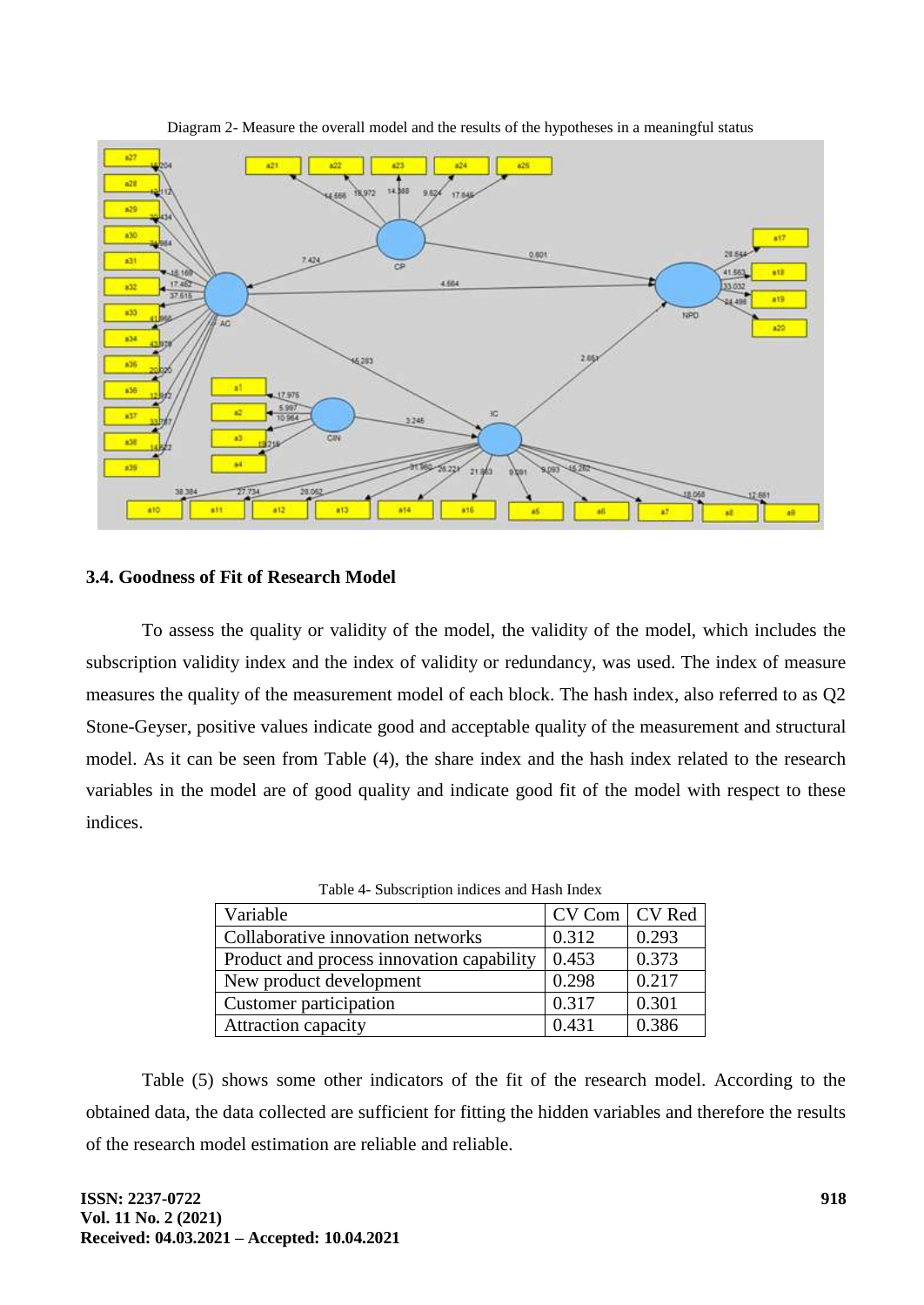| Variables   | Acceptable limit      | Observed value   Result |                |
|-------------|-----------------------|-------------------------|----------------|
| <b>SRMR</b> | Less than $0.08$ [21] | 0.085                   | Proper fitting |
| d-ULS       | Less than $0.95$ [22] | 0.695                   | Proper fitting |
| Chi-square  | Less than $1.96$ [21] | 3.099                   | Proper fitting |
| <b>NFI</b>  | More than $0.25$ [23] | 0.523                   | Proper fitting |

Table 5 - Goodness of Fit of Overall Research Model

## **3.5. General Model Fit (GOF Criterion)**

The GOF criterion is used to evaluate the fit of the overall model. Three values of 0.01, 0.25 and 0.36 are presented as weak, medium and strong values for GOF [24, 25].

This criterion is calculated by the following formula. The results indicate a value of 0.487 for GOF, which indicates a very good fit to the model.

$$
GOF = \sqrt{\frac{\text{Communality}}{k^2}}
$$

Table 6- Criteria for calculating the overall fit of the GOF research model

| Variable                                  | CV Com R2 |       |
|-------------------------------------------|-----------|-------|
| Collaborative innovation networks         | 0.312     |       |
| Product and process innovation capability | 0.453     | 0.865 |
| New product development                   | 0.298     | 0.751 |
| Customer participation                    | 0.317     |       |
| Attraction capacity                       | 0.431     | 0.332 |

## **4. Discussion and Conclusion**

The results show that customer engagement does not have a significant direct effect on new product performance. However, considering the  $R^2$  coefficient, the impact of new product performance on the independent variables studied is 0.751. This finding is in line with the results of the study by Morgan et al. [13]. That the effectiveness of customer engagement in new product performance and commercialization of new innovative products is also contingent on the capacity to absorb is thus a key factor in enhancing the impact of customer engagement on new product performance. This does not diminish the importance of using customer engagement, but rather represents the path and mechanism by which customer engagement can lead to the development and improvement of new company's product performance. The standardized regression coefficient, the impact of customer engagement mediated by the capacity of absorption and innovation capability on indirect product performance is indirectly equal to  $0.454$  ( $0.136 + 0.318$ ). On the other hand, past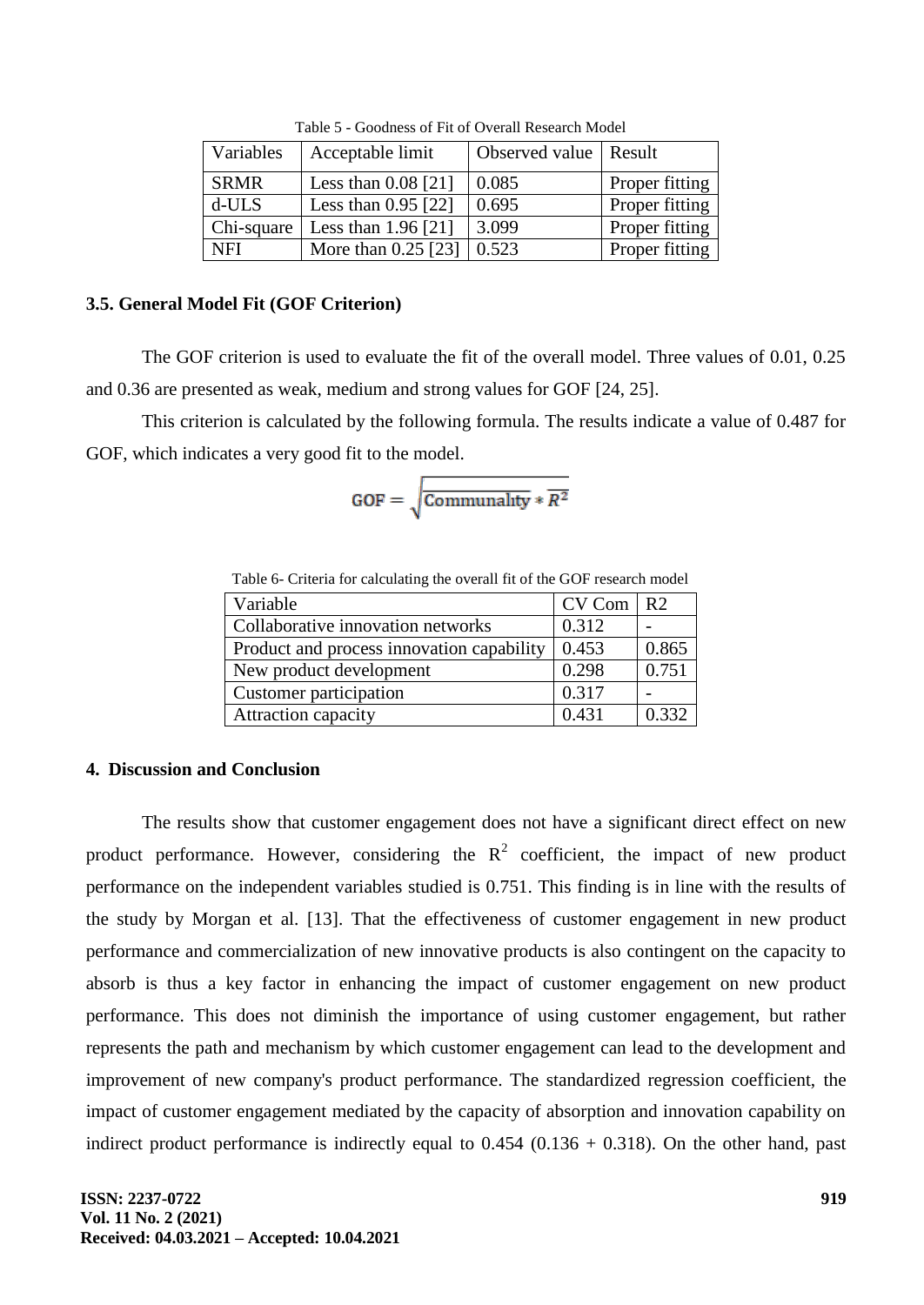research has emphasized the importance of customer involvement in the new product development process to ensure the success of the new product [11]. The impact of the adsorption capacity on the yield of the new product is directly significant. The calculated regression coefficient is 0.561. The variable of absorption capacity alone is affected by the customer participation variable with a coefficient of determination of 0.567. This in some way illustrates the importance of customer engagement in improving the capacity of adsorption. Absorption capacity in identifying external ideas with greater marketability, redefining and classifying issues and problems and applying specific environmental knowledge to assist in the implementation of new product solutions is supported by Chandy et al. study [10]. The impact of innovation capability on the performance of the new product directly has a significant regression coefficient of 0.308. This finding is in line with the results of Najafi Tavani et al. [6]. In their research, they also considered product innovation and process capabilities as mechanisms through which collaborative innovation networks improve new product performance. Product and process innovation capabilities are among the most important internal resources that can influence the achievement of superior performance [3]. On the other hand, the relationship between collaborative innovation networks and product and process innovation capabilities depends on the extent of the firm's absorption capacity [6]. The effectiveness of the innovation capability of the independent variables is 0.854 [4]. Luzzini et al. [2] and Najafi Tavani et al. [6] in their research showed that collaborative innovation networks have a positive impact on new product performance. Since the purpose of this study is applied and the researcher is seeking more scientific and practical development of the results obtained from this research, therefore, according to the research, the research proposal is presented to Cinnagen Co and other industries which have a very important customer role:

1. Customer participation can influence the performance of a new product due to the innovative capacity of the company in product design and process.

So it can be a guarantee of success and assurance of new product performance in the market.

2. Changes in customer needs through customer participation can be transferred to the production system and awareness of customer needs is effective in optimizing the allocation of production facilities.

Such information and knowledge can be obtained from a variety of sources, including market research and customer interaction.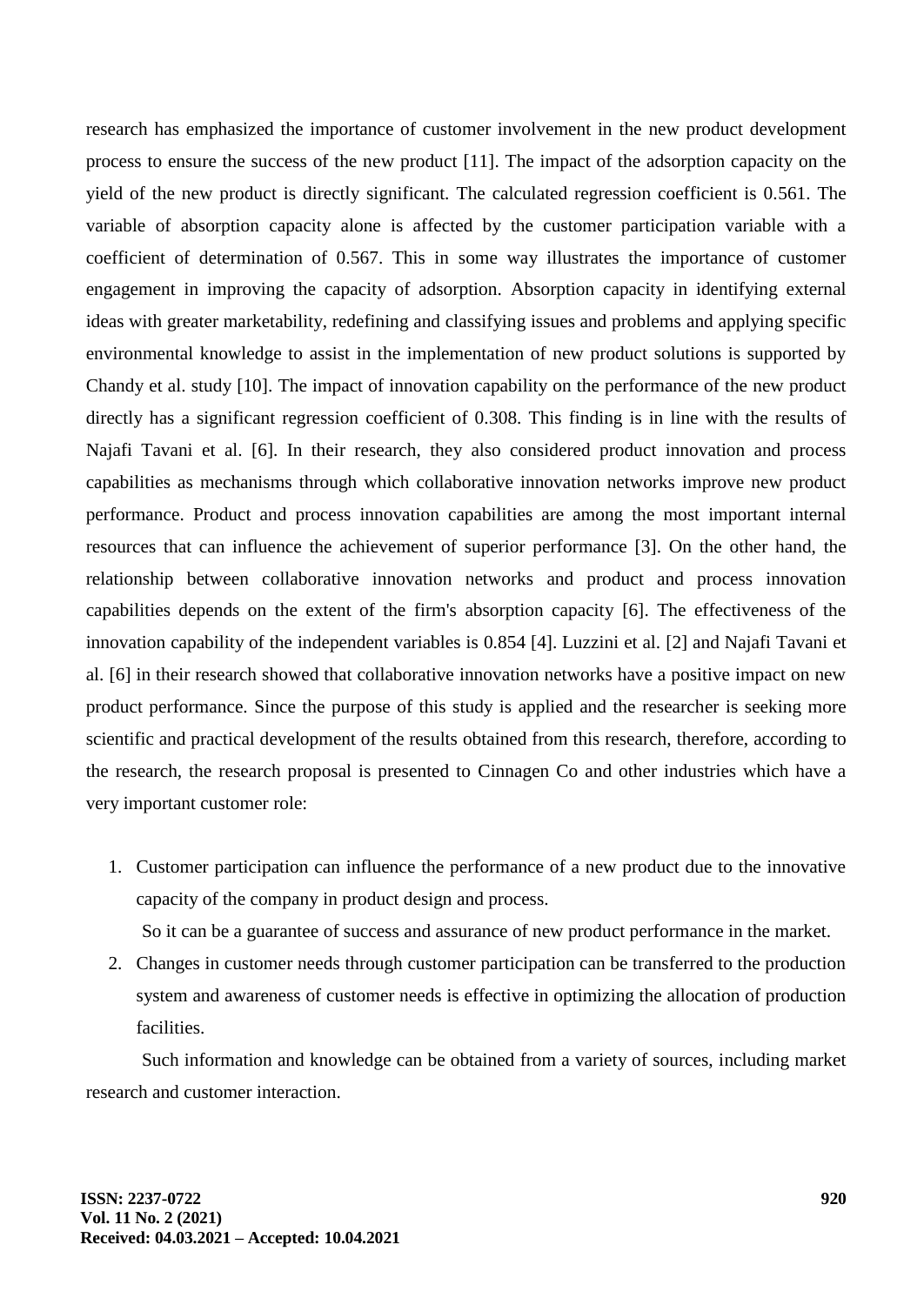3. Creating targeted innovation networks and customer engagement alone will not achieve complete success. This requires innovative capabilities and the capacity to attract companies and organizations to share ideas or interests bilaterally.

#### **Acknowledgment**

The authors of the article are grateful for the cooperation and assistance of the executives and experts of Cinnagen Co.

# **References**

Mu, J., Thomas, E., Peng, G., & Di Benedetto, A. (2017). Strategic orientation and new product development performance: The role of networking capability and networking ability. *Industrial Marketing Management, 64,* 187-201.

Luzzini, D., Amann, M., Caniato, F., Essig, M., & Ronchi, S. (2015). The path of innovation: purchasing and supplier involvement into new product development. *Industrial Marketing Management, 47,* 109-120.

La Rocca, A., Moscatelli, P., Perna, A., & Snehota, I. (2016). Customer involvement in new product development in B2B: The role of sales. *Industrial Marketing Management, 58,* 45-57.

Clauss, T., & Kesting, T. (2017). How businesses should govern knowledge-intensive collaborations with universities: An empirical investigation of university professors. *Industrial Marketing Management, 62,* 185-198.

Alexiev, A.S., Volberda, H.W., & Van den Bosch, F.A. (2016). Interorganizational collaboration and firm innovativeness: Unpacking the role of the organizational environment. *Journal of business research, 69*(2), 974-984.

Najafi-Tavani, S., Najafi-Tavani, Z., Naudé, P., Oghazi, P., & Zeynaloo, E. (2018). How collaborative innovation networks affect new product performance: Product innovation capability, process innovation capability, and absorptive capacity. *Industrial marketing management, 73,* 193-205.

Yan, T., & Dooley, K. (2014). Buyer–supplier collaboration quality in new product development projects. *Journal of Supply Chain Management, 50*(2), 59-83.

Tsai, K.H. (2009). Collaborative networks and product innovation performance: Toward a contingency perspective. *Research policy, 38*(5), 765-778.

Perna, A., Baraldi, E., & Waluszewski, A. (2015). Is the value created necessarily associated with money? On the connections between an innovation process and its monetary dimension: The case of Solibro's thin-film solar cells. *Industrial Marketing Management, 46,* 108-121.

Chandy, R., Hopstaken, B., Narasimhan, O., & Prabhu, J. (2006). From invention to innovation: Conversion ability in product development. *Journal of Marketing Research*, *43*(3), 494-508.

Chang, W., & Taylor, S.A. (2016). The effectiveness of customer participation in new product development: A meta-analysis. *Journal of Marketing, 80*(1), 47-64.